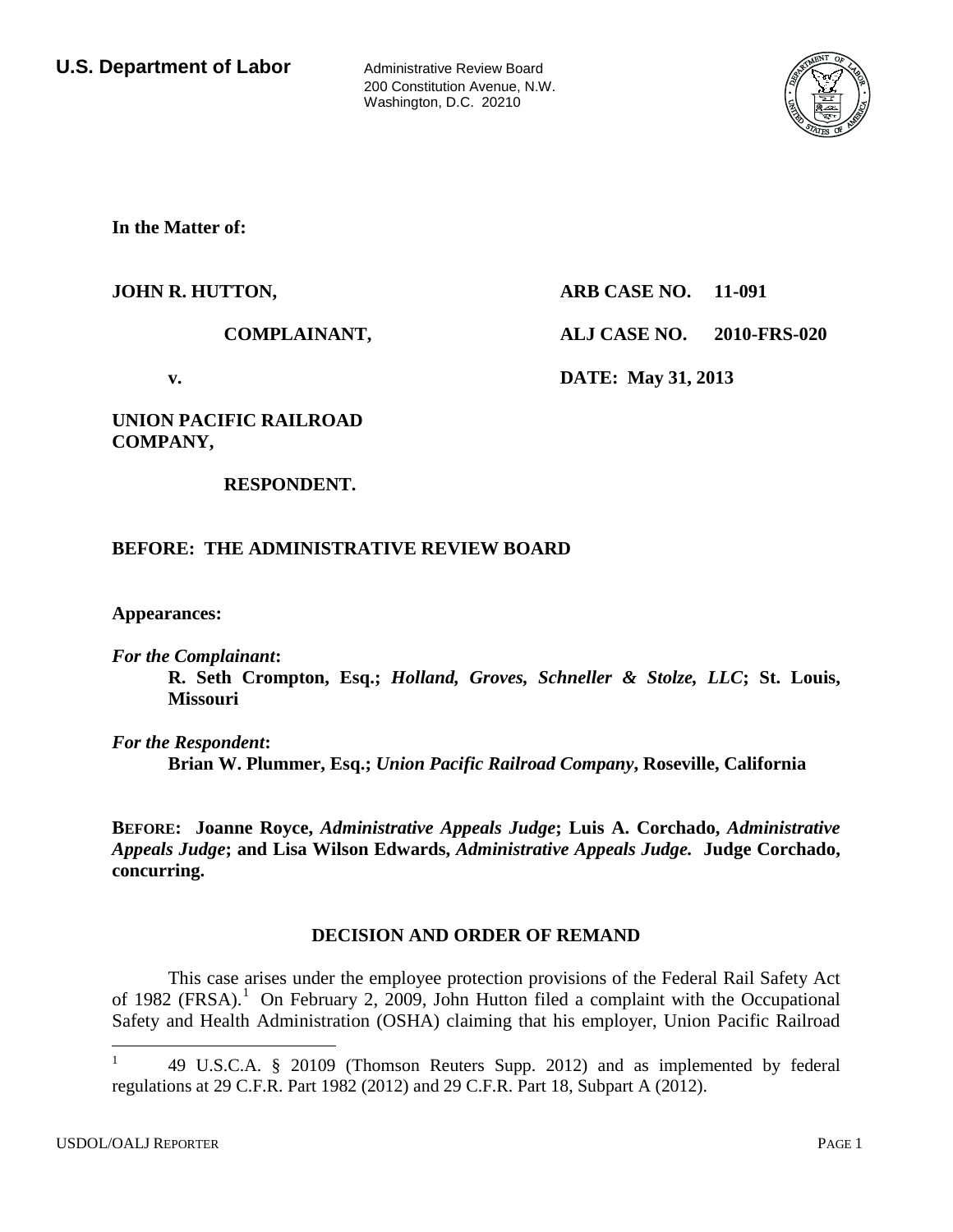Company (Union Pacific), discharged him in violation of the FRSA. A Department of Labor (DOL) Administrative Law Judge (ALJ) dismissed his complaint after a hearing. Hutton appealed to the Administrative Review Board (ARB). For the following reasons, we reverse the ALJ's Decision and Order<sup>[2](#page-1-1)</sup> and remand this case for further proceedings.

#### **BACKGROUND**

The Complainant began working for Union Pacific on January 26, 2004, as a brakeman and switchman. D. & O. at 2. He reported a work-related injury on July 30, 2008, by filling out Respondent's Report of Personal Injury or occupational illness form. *Id.*, citing Joint Exhibit (JX) 1. He reported suffering from "cervical degenerative disc disease" and "spondylosis with left upper extremity radicular synopsis." D. & O. at 2, citing JX 1. After Hutton submitted the Report of Personal Injury form, he was instructed to contact John Tuttle, a Union Pacific claims representative. D. & O. at 2, citing Hearing Transcript (Tr.) at 197. Tuttle referred him to the company's Vocational Rehabilitation Program  $(VRP)$ ,<sup>[3](#page-1-2)</sup> and instructed Hutton to "comply with the instructions given in the program, and to aggressively seek employment, both within Union Pacific or outside." D. & O. at 2, citing Tr. at 200-201.

In August 2008, Hutton received correspondence from the company's Director of Disability Management offering assistance under the VRP. D. & O. at 2, citing JX 2 & 3; *see also* Tr. at 201-202. Following the instructions set out in the correspondence, Hutton called a phone number to accept the offer of assistance under the VRP, and Debby Duchan subsequently contacted him. D. & O. at 2, citing Tr. at 202. Hutton met with Duchan and signed a professional disclosure form. D. & O. at 2, citing JX 4. Hutton "could not return to work as a brakeman/switchman, was not offered any accommodation by Union Pacific to return to work as a conductor, and could not work for Union Pacific as an engineer because no jobs were available with his seniority." D. & O. at 2, citing Tr. at 205-206. Hutton applied for between five and ten jobs with Union Pacific and between ten and fifteen jobs with outside companies. D. & O. at 2. Through these job search efforts, Hutton eventually was hired as a dispatcher trainee for CSX in Stanton, Virginia. *Id*. at 4, citing JX 9 (letter stating that Hutton "accepted a position as a Dispatcher with CSX, Inc., and will begin employment on December 6, 2008.").

On September 10, 2008, Hutton underwent a Functional Capacity Evaluation, which indicated that he was not able to meet the physical demands of his present job as a trainman/conductor/train engineer; the evaluation established that "he was not able to lift/carry up to 83 lbs. and not able to hold a radio controlled device around his neck at a constant level." D. & O. at 2, citing JX 27. The Medical Department's findings were sent to the company's Operations Department. D. & O. at 2, citing JX 5. The correspondence stated that "if the

<span id="page-1-1"></span><span id="page-1-0"></span><sup>2</sup> *Hutton v. Union Pac. R.R. Co.,* ALJ No. 2010-FRS-020 (Sept. 14, 2011)(D. & O.).  $\overline{2}$ 

<span id="page-1-2"></span>The VRP brochure states that it is available to injured company employees "who need a more comprehensive level of assistance than can be provided by the Return to Work Managers." JX 3 at 3. The brochure states that "vocational rehabilitation counselor[s] follow[] the return-to-work hierarchy." JX 3 at 4.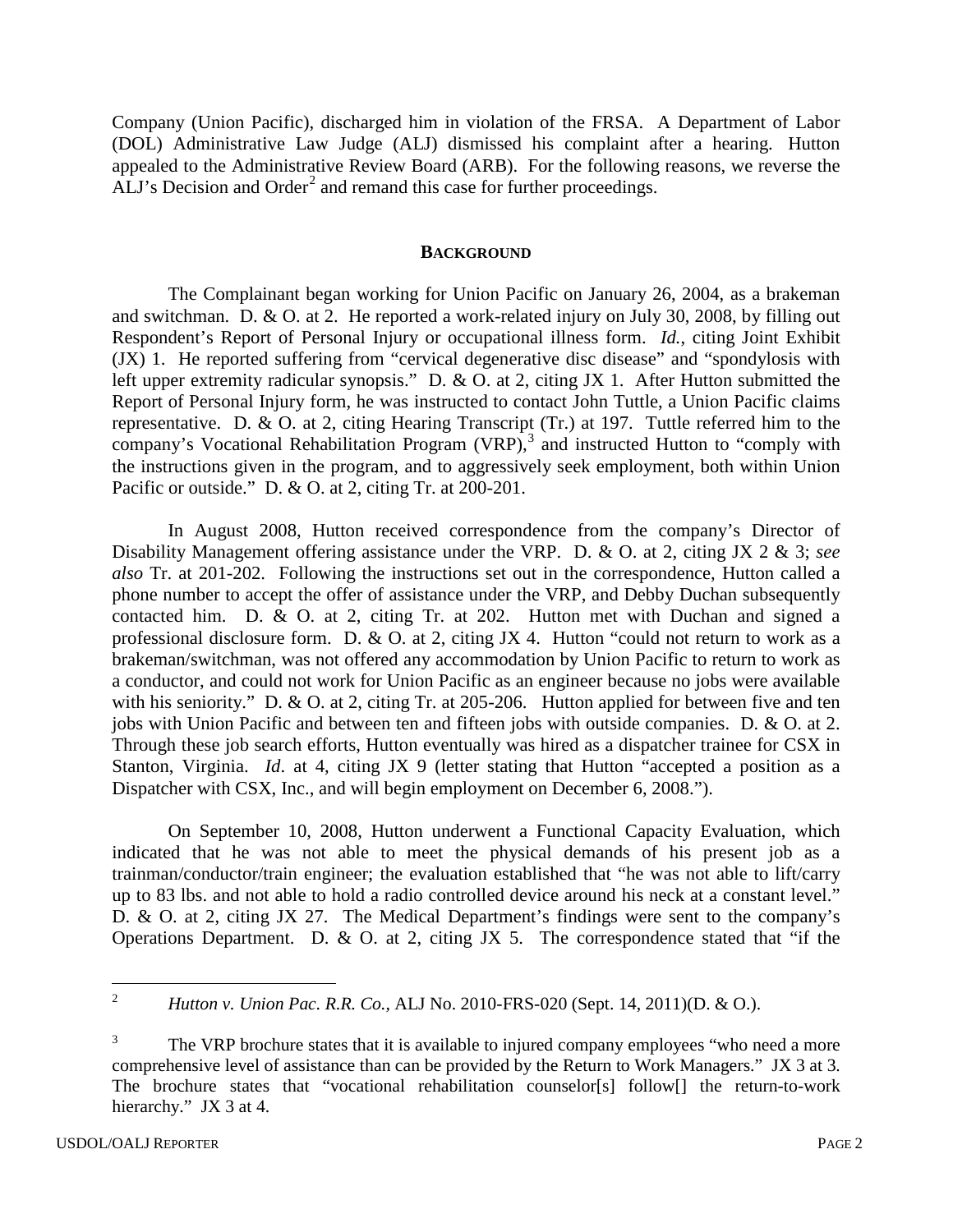department could accommodate the restrictions, the . . . supervisor and employee should meet for a job briefing and complete a Return-To-Work form." D. & O*.* at 3, citing JX 5.

On November 12, 2008, Union Pacific notified Hutton that it could accommodate his medical restrictions with his return to work as an engineer. D. & O*.* at 3, citing JX 7. The letter instructed Hutton to contact Jeff Neal within five days to schedule a return to work conference, which would include filling out a Return to Work (RTW) form and reviewing the arrangements necessary to return to work as an engineer. *Id*. Hutton left a message with Neal on November 14, and they spoke on November 17 about the RTW program. Neal told Hutton that qualifying as an engineer required him to pass an air-brake test, a General Code of Operating Rules (GCOR) exam, a safety class, and time on the simulator. Hutton did not commit to a date to take the exams because, based on the RTW brochure, he understood the program to be voluntary.<sup>[4](#page-2-0)</sup> D. & O*.* at 3, citing Tr. at 213; *see also* JX 3. Further, Hutton was already involved in the Vocational Rehabilitation Program (VRP), and he knew he lacked the seniority necessary to obtain a job as an engineer. D. & O. at 3; Tr. at 212-213.

In a follow-up letter, Neal instructed Hutton to report for the exams on November 20, 2008. D. & O. at 3-4, citing Joint. Ex. 8. Hutton did not attend the Air Brake and GCOR examinations on November 20, as Neal instructed. That day, Neal sent a letter to Hutton stating that "[b]ecause of seniority rights, you are currently unable to hold a position as an Engineer. While you are unable to hold a position as an Engineer, at some future date, you should be able to work as an Engineer; therefore, we have begun the RTW process." *Id*. at 4, citing JX 9. Neal directed Hutton to report for the examinations on November 25, 2008. *Id*. Recognizing that Hutton had accepted a position in Virginia, Neal stated that Hutton should resign his position with Union Pacific. *Id*.

Hutton received the letter on November 24, and responded to Neal by e-mail explaining that even if he took the Air Brake and GCOR examinations on November 25, he would not be available to attend the safety classes scheduled for December 15 to 19, because of his work obligations. *Id*. at 5-6. Hutton also complained to Neal that he had received notice of the exam only one day prior to the scheduled date, which was not a reasonable amount of time to prepare for the tests. *Id*. at 6.

On December 4, 2008, Union Pacific sent Hutton a Notice of Investigation regarding his failure to attend the exam on November 25, 2008. *Id*. at 6; JX 10. The resulting hearing was scheduled for December 10, 2008. Herb Krohn, local chairman of the United Transportation Union Local 1348, responded to the notice on behalf of Hutton, requesting the hearing be postponed until on or after January 6, 2009, because Hutton was outside the state and would not return until after January 1. D. & O. at 6, citing JX 11. On December 23, Neal sent a letter rescheduling the hearing to December 30. *Id.* at 6, citing JX 12. Krohn responded by letter dated December 26, objecting to the hearing date and, relying on the terms of the Memorandum of Agreement between the Union Pacific Railroad and the United Transportation Union (the

<span id="page-2-0"></span>The Return to Work (RTW) Program brochure states that the program is "voluntary on the part of the employee" and if an employee is unable to assume his/her regular duties, he/she will be referred to Union Pacific's vocational rehabilitation program. JX 3 at 2.  $\overline{4}$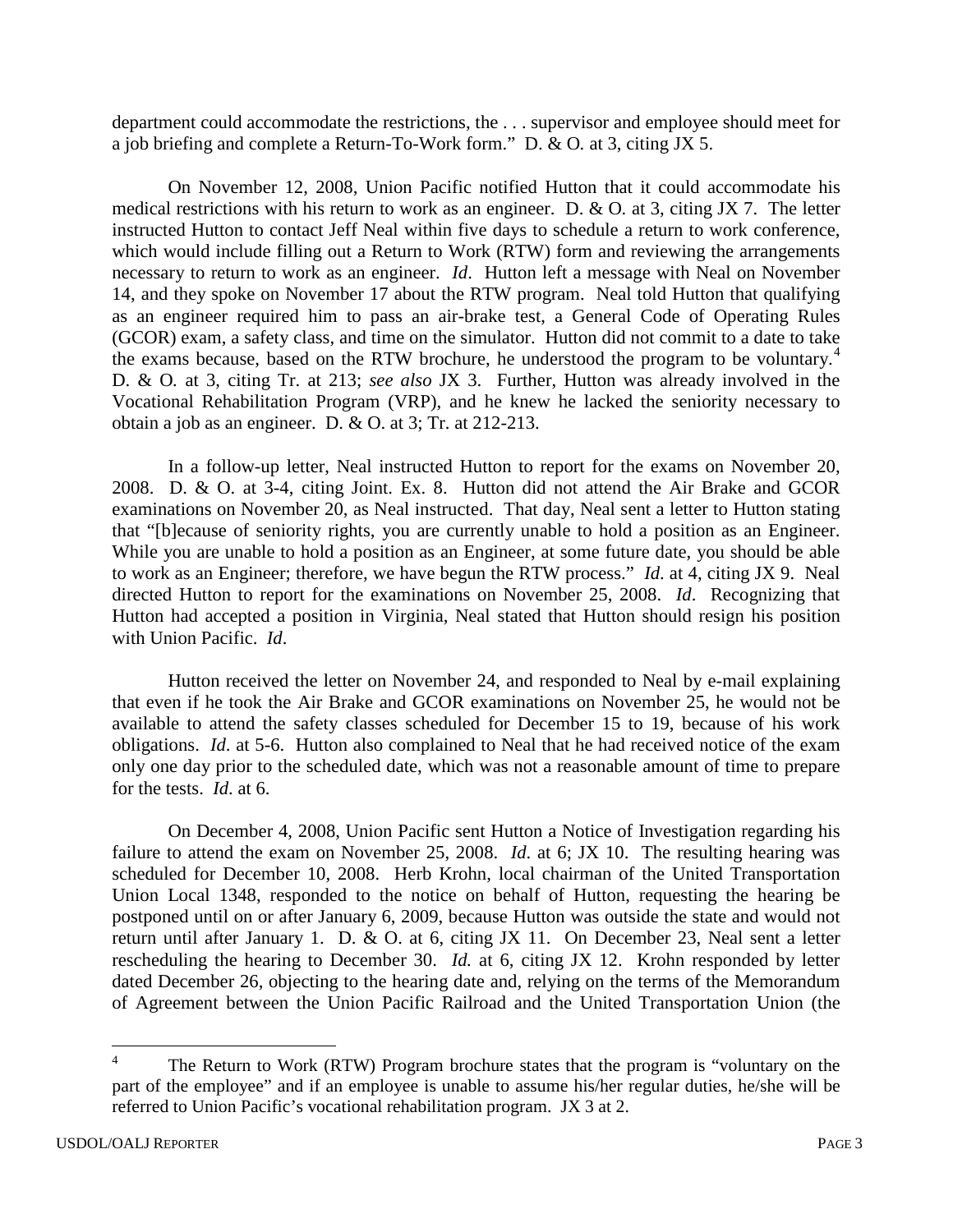CBA) dated May 1, 2005, he requested "a reasonable and just postponement until on or after January 6th to allow Hutton time to return to the state and prepare for the hearing." JX 13.

On January 8, 2009, Union Pacific sent Hutton a Notification of Discipline Assessed, finding him in violation of Rule 1.13 for failing to comply with instructions to report for the air brake exam on November 2[5](#page-3-0), 2008, and assessing a Level 3 violation.<sup>5</sup> JX 17. Shortly thereafter, on January 19, 2009, Union Pacific sent Hutton a second Notification of Discipline Assessed, informing him that because of his failure to attend the investigation hearing on December 30, 2008, his employment was terminated pursuant to the CBA.  $6\,$  $6\,$  D. & O. at 7, citing JX 19.

#### **JURISDICTION AND STANDARD OF REVIEW**

Congress authorized the Secretary of Labor to issue final agency decisions with respect to claims of discrimination and retaliation filed under the FRSA. The Secretary has delegated that authority to the Administrative Review Board.<sup>[7](#page-3-2)</sup> We review the ALJ's factual findings to determine whether they are supported by substantial evidence.<sup>[8](#page-3-3)</sup> The ARB reviews the ALJ's conclusions of law under the de novo standard.

### **DISCUSSION**

## **1. FRSA Employee Protections For Reporting Workplace Injury**

Hutton claims that Union Pacific discharged him from employment on January 19, 2009, in retaliation for notifying it of a work-related personal injury on July 30, 2008, in violation of the FRSA. FRSA Section 20109(a)(4) prohibits a railroad carrier from discriminating against an employee who engages in protected activity, such as reporting a work-related injury or illness:

> (a) In General.—A railroad carrier engaged in interstate or foreign commerce, a contractor or a subcontractor of such a railroad carrier, or an officer or employee of such a railroad carrier, may

<span id="page-3-3"></span> $8$  29 C.F.R. § 1982.110(b).

<span id="page-3-0"></span><sup>5</sup> Rule 1.13 states: "Employees will report to and comply with instructions from supervisors who have the proper jurisdiction. Employees will comply with instructions issued by managers of various departments when the instructions apply to their duties." JX 25. 5

<span id="page-3-1"></span><sup>&</sup>lt;sup>6</sup> The Memorandum of Agreement Section C. provides in pertinent part: "An employee failing to appear at a hearing, after having been properly notified in writing, and who makes no effort to secure a postponement, will automatically terminate his services and seniority rights." JX 19.

<span id="page-3-2"></span>Secretary's Order No. 2-2012 (Delegation of Authority and Assignment of Responsibility to the Administrative Review Board), 77 Fed. Reg. 69378 (Nov. 16, 2012); 29 C.F.R. § 1982.110(a).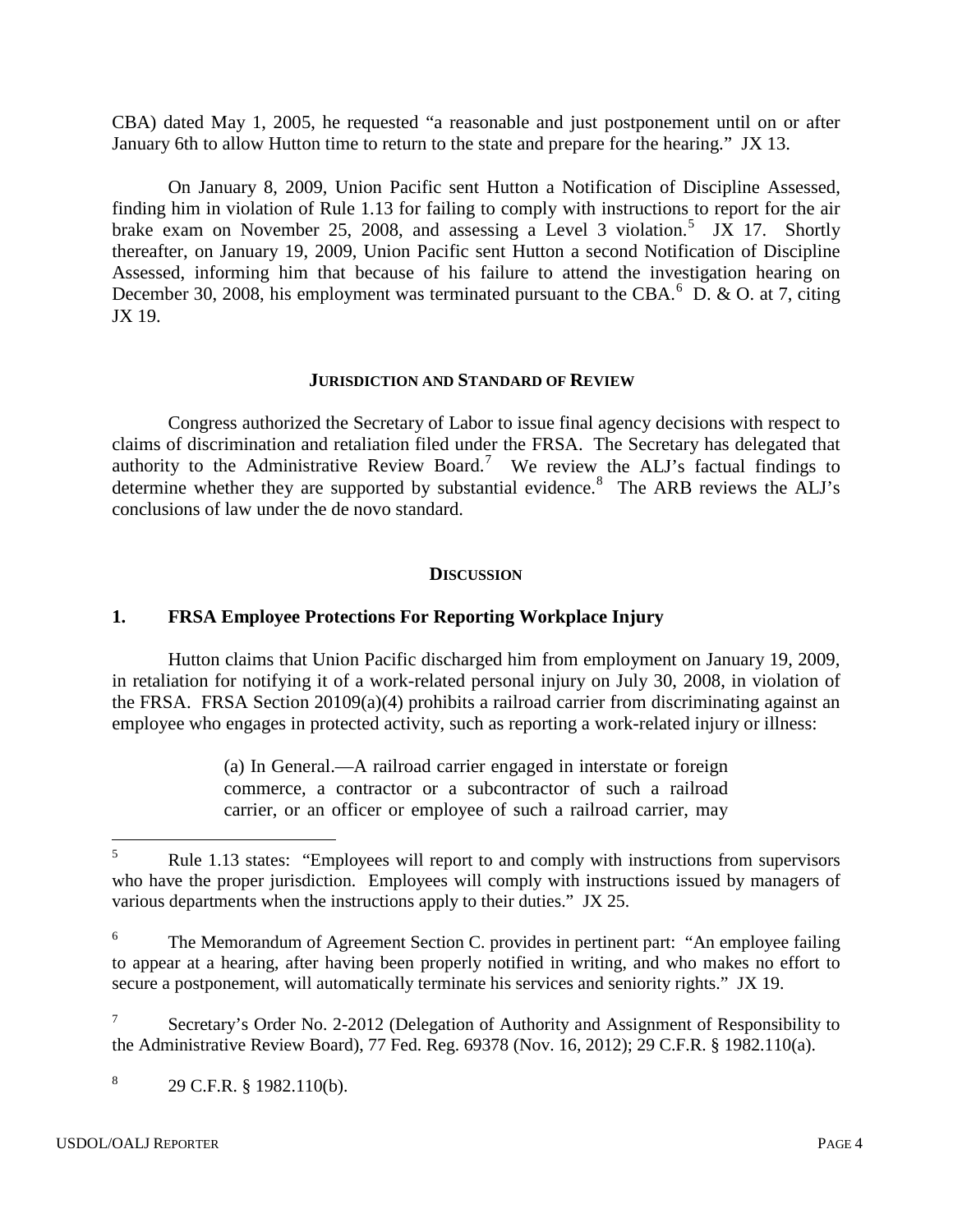not discharge, demote, suspend, reprimand, or in any other way discriminate against an employee if such discrimination is due, in whole or in part, to the employee's lawful, good faith act done, or perceived by the employer to have been done or about to be done— . . . .

(4) to notify, or attempt to notify, the railroad carrier or the Secretary of Transportation of a work-related personal injury or work-related illness of an employee  $\dots$ <sup>[[9](#page-4-0)]</sup>

FRSA Section 20109, entitled "Employee protections," provides that any whistleblower protection action brought under the FRSA is governed by the legal burdens of proof set forth under the Wendell H. Ford Aviation Investment and Reform Act for the 21st Century, at 49 U.S.C.A. § 42121(b).<sup>[10](#page-4-1)</sup> To prevail, an FRSA complainant must establish by a preponderance of the evidence that: (1) he engaged in a protected activity, as statutorily defined; (2) he suffered an unfavorable personnel action; and (3) the protected activity was a contributing factor, in whole or in part, in the unfavorable personnel action.<sup>[11](#page-4-2)</sup> If a complainant meets his burden of proof, the employer may avoid liability only if it proves by clear and convincing evidence that it would have taken the same unfavorable personnel action in the absence of a complainant's protected behavior. $^{12}$  $^{12}$  $^{12}$ 

As we explained in *Henderson* and *Santiago*, the FRSA's legislative history reflects a progressive expansion of anti-retaliation measures aimed at addressing continuing concerns about railroad safety and injury reporting.<sup>[13](#page-4-4)</sup> Prior to 2007, rail employees' whistleblower retaliation complaints were subject to mandatory dispute resolution under the Railway Labor Act.<sup>[14](#page-5-0)</sup> Recognizing that these anti-retaliation measures were insufficient, Congress significantly expanded protections for railroad whistleblowers in the 2007 FRSA amendments. Congress amended these provisions again in 2008, by inclusion of the "prompt medical attention"

<span id="page-4-1"></span><sup>11</sup> 49 U.S.C.A. § 42121(b)(2)(B)(iii); *Henderson v. Wheeling & Lake Erie Ry.*, ARB No. 11-013, ALJ No. 2010-FRS-012 (ARB Oct. 26, 2012).

<span id="page-4-2"></span><sup>12</sup> 49 U.S.C.A. §§ 20109(d)(2)(A)(i), 42121(b)(2)(B)(iii)(iv). *See Santiago*, ARB No. 10-147, slip op. at 6.

<span id="page-4-3"></span><sup>13</sup> *Santiago,* ARB No. 10-147, slip op. at 12-15; *Henderson*, ARB No. 11-013, slip op. at 6-7.

<span id="page-4-4"></span> $14$ 75 Fed. Reg. 53523 (Aug. 31, 2010).

 $\overline{a}$ 

<sup>9</sup> 49 U.S.C.A. § 20109(a)(4); *see generally Santiago v. Metro-North Commuter R.R. Co., Inc.*, ARB No. 10-147, ALJ No. 2009-FRS-011 (ARB July 25, 2012).

<span id="page-4-0"></span><sup>10</sup> *See* 49 U.S.C.A. § 20109(d)(2)(A).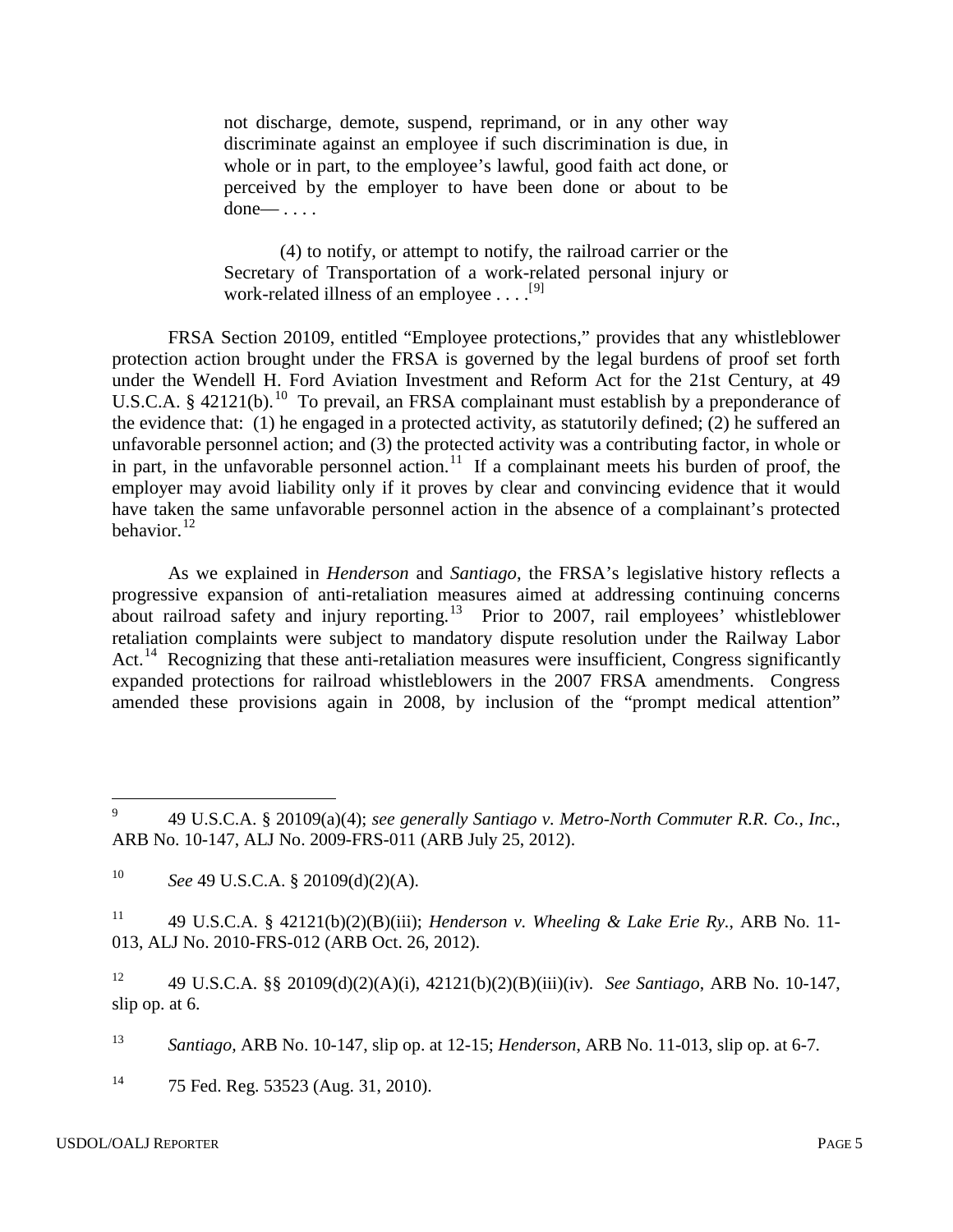language. "Together, these amendments convey congressional intent to comprehensively address and prohibit harassment, in all its guises, of injured rail employees."<sup>[15](#page-5-1)</sup>

## **2. ALJ Decision**

After a hearing on the merits, the ALJ determined, based on the parties' stipulations and evidence, that Hutton engaged in protected activity under FRSA Section 20109(a)(4) when he notified the Respondent of a work-related injury on July 30, 2008. The ALJ also found that the Respondent was aware of Hutton's protected activity, and that Hutton was subject to an unfavorable personnel action on January 18, 2009, when Union Pacific notified him of his termination. Given that no party challenges these findings, we accept them as final.<sup>[16](#page-5-2)</sup> The ALJ ultimately dismissed the case because he found that Hutton's injury report was not a contributing factor in the Respondent's decision to terminate his employment.

In support of this finding, the ALJ ruled that the Complainant's "chain of events" argument could not sustain a finding of contributing factor under the FRSA. D. & O. at 12. The ALJ also observed that neither Neal nor any other of the Respondent's witnesses expressed any animosity against Hutton for reporting his injury. *Id.* Explaining that the CBA provided that failure to attend an investigative hearing was grounds for termination; the ALJ determined that it was the Respondent's prerogative, in the usual course of business, to terminate Hutton's employment for this reason. *Id.* at 14. The ALJ concluded that the "Complainant was terminated for failure to attend the investigation" because he "chose not to take the required exams," then "chose not to attend the investigative hearing," even though he may have reasonably believed that he would not be subject to automatic termination as he attempted to have the investigation postponed. *Id.* at 13. We find, however, that the ALJ erred both legally and factually. The ALJ did not correctly apply the FRSA's contributing factor standard, and substantial evidence does not support the ALJ's material finding that Hutton's termination comported with the collective bargaining agreement. *Id.* at 14.

## **3. The contributing factor standard under the FRSA**

Although the ALJ stated that the "chain of events" leading to Hutton's termination would likely never have occurred had he not reported his injury, the ALJ determined that this was *not* the test for contributory factor under the FRSA. D. & O. at 12. This was error. The ARB has repeatedly ruled that under certain circumstances a "chain of events" may substantiate a finding

<span id="page-5-1"></span><span id="page-5-0"></span><sup>15</sup> *Santiago*, ARB No. 10-147, slip op. at 15 ("The 2007 FRSA amendments contained increased protections for railroad whistleblowers. These provisions were amended again in 2008, . . . [with language] suggesting that Congress viewed the provision as integral to the strengthened whistleblower provisions passed a year earlier."); *Araujo v. New Jersey Transit Rail Operations*, 708 F.3d 152, 156-157 & n.3 (3d Cir. 2013). 15

<span id="page-5-2"></span><sup>16</sup> 29 C.F.R. § 1982.110.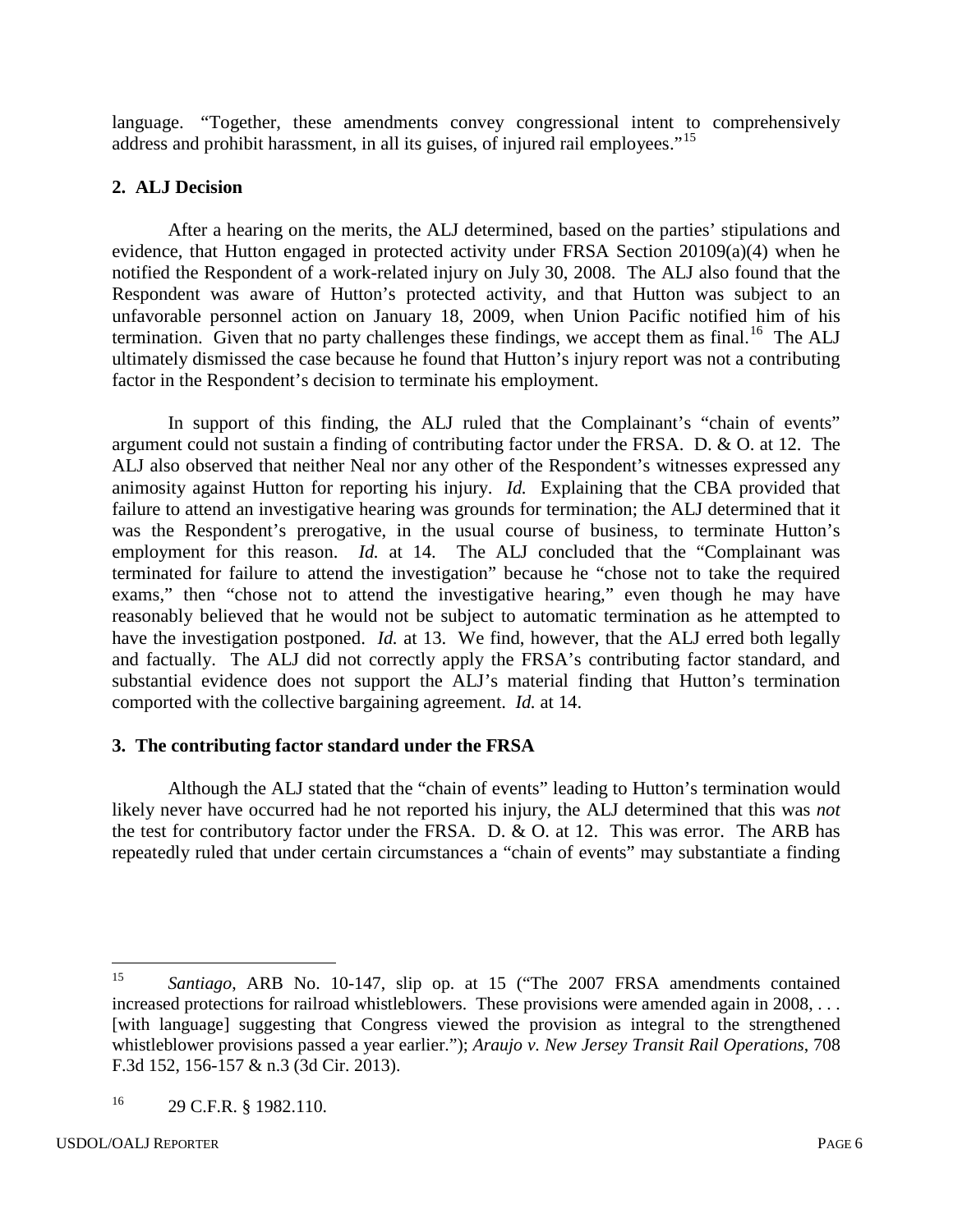of contributory factor.<sup>[17](#page-6-0)</sup> Compounding his error, the ALJ determined that no witness demonstrated "animosity" against Hutton, suggesting that Hutton was required to prove retaliatory animus or motive. Neither motive nor animus is a requisite element of causation as long as protected activity contributed in any way – even as a necessary link in a chain of events leading to adverse activity.<sup>[18](#page-6-1)</sup>

Causation or "contributing factor" in a FRSA whistleblower case is not a demanding standard.<sup>[19](#page-6-2)</sup> The FRSA expressly adopts the standard of proof applicable to AIR-21 whistleblower cases.<sup>20</sup> The "AIR-21 burden-shifting framework that is applicable to FRSA cases is much easier for a plaintiff to satisfy than the *McDonnell Douglas* standard."[21](#page-6-4) As the Eleventh Circuit reasoned in the context of the nuclear whistleblower law upon which AIR-21 was based: "For employers, this is a tough standard, and not by accident. Congress appears to have intended that companies in the nuclear industry face a difficult time defending

<span id="page-6-1"></span><sup>18</sup> *See, e.g., Menendez v. Halliburton, Inc.*, ARB No. 12-026, ALJ No. 2007-SOX-005, slip op. at 13-14 (ARB Mar. 15, 2013) (reissued Mar. 20, 2013)*; see also Araujo*, 708 F.3d at 158 (an employee need not provide evidence of motive or animus to demonstrate that protected activity was a "contributing factor" to adverse action); *Marano v. Dep't of Justice*, 2 F.3d 1137, 1141 (Fed. Cir. 1993)("[A] whistleblower need not demonstrate the existence of a retaliatory motive on the part of the employee taking the alleged prohibited personnel action to establish that his disclosure was a contributing factor to the personnel action: 'Regardless of the official's motives, personnel actions against employees should quite [simply] not be based on protected activities such as whistleblowing.' S. Rep. No. 413, 100th Cong., 2d Sess. 16 (1988) (accompanying S. 508)."). The protection these whistleblower statutes afford shields employees from both intentional and unintentional adverse conduct due to retaliation for engaging in whistleblower protected activity since, in either case, such conduct creates a "chilling effect" potentially discouraging employees from protected disclosures.

<span id="page-6-2"></span><sup>19</sup> *See Henderson,* ARB No. 11-013, slip op. at 14.

<span id="page-6-3"></span><sup>20</sup> *See* 49 U.S.C.A. § 20109(d)(2)(A)(i), incorporating the provisions of 49 U.S.C.A. § 42121(b)(2)(B). The AIR-21 burdens of proof are modeled after the burdens of proof provisions of the 1992 amendments to the Energy Reorganization Act, 42 U.S.C.A. § 5851 (ERA), which contains the burden on employers to prove by "clear and convincing evidence" that it would have done the same thing in the absence of protected activity. *See Peck v. Safe Air Int'l, Inc*., ARB No. 02-028, ALJ No. 2001-AIR-003, slip op. at 9 (ARB Jan. 30, 2004).

<span id="page-6-4"></span><sup>21</sup> *Araujo,* 708 F.3d at 159*.*

<span id="page-6-0"></span><sup>17</sup> In *Smith v. Duke Energy Carolinas, LLC,* ARB No. 11-003, ALJ No. 2009-ERA-007 (ARB June 20, 2012), we held that, because complainant's protected disclosures caused the company to conduct an investigation that led to complainant's discharge, complainant established the "contributing factor" element of his claim arising under the whistleblower protection provision of the Energy Reorganization Act. We held that complainant's disclosures were "inextricably intertwined" with the investigations that resulted in his discharge because the content of those disclosures gave the company the reasons for the adverse action taken against complainant. *Id*., slip op. at 8. *See also DeFrancesco v. Union R.R. Co.*, ARB No. 10-114, ALJ No. 2009-FRS-009, slip op. at 6-7 (ARB Feb. 29, 2012). 17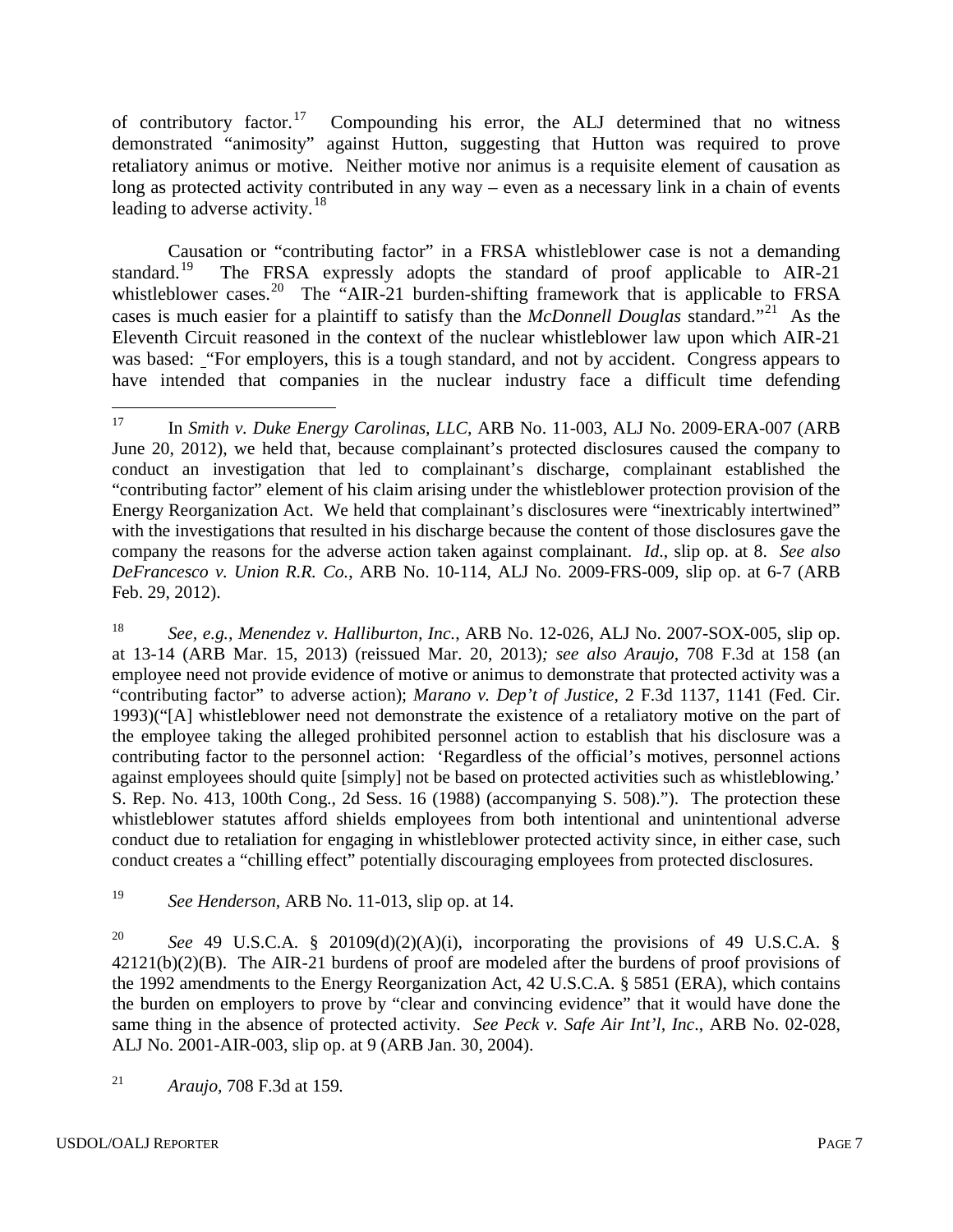themselves."[22](#page-7-0) "The 2007 FRSA amendments [adopting AIR-21's contributing factor standard] must be similarly construed, due to the history surrounding their enactment." <sup>[23](#page-7-1)</sup>

The FRSA's legislative history, as summarized above (*supra* at 5-6), reveals Congress's intent to comprehensively address the problem of railway retaliation for occupational injury reporting.<sup>[24](#page-7-2)</sup> Congress's adoption in 2007 of the comparatively lower contributory factor standard reflects congressional intent to promote effective enforcement of the Act by making it easier for employees to prove causation. A "contributing factor" includes "any factor which, alone or in connection with other factors, tends to affect in any way the outcome of the decision."[25](#page-7-3) The contributing factor standard was "intended to overrule existing case law, which required that a complainant prove that his protected activity was a 'significant,' 'motivating,' 'substantial,' or 'predominant' factor" in a personnel action. [26](#page-7-4) Therefore, a complainant need not show that protected activity was the only or most significant reason for the unfavorable personnel action, but rather may prevail by showing that the respondent's "reason, while true, is only one of the reasons for its conduct, and another [contributing] factor is the complainant's protected" activity.<sup>27</sup> Indeed, the Third Circuit recently held that the 2007 FRSA amendments adopting the contributing factor standard for FRSA whistleblower complaints reflects Congress's intent to be "protective of plaintiff-employees."<sup>[28](#page-7-6)</sup>

# **4. Hutton's injury report was a contributing factor in his termination**

a. *The chain of events in this case shows that Hutton's 2008 injury report contributed to the adverse action that he suffered* 

Hutton reported his work-related injury on July 30, 2008. On August 25, a disability management team at Union Pacific contacted him and offered him the opportunity to participate in a Vocational Rehabilitation Program and sent him brochures about the programs titled

<span id="page-7-0"></span><sup>22</sup> *Stone & Webster Eng'g Corp. v. Herman*, 115 F.3d 1568, 1572 (11th Cir. 1997). 22

<span id="page-7-1"></span><sup>23</sup> *Araujo*, 708 F.3d at 159.

<span id="page-7-2"></span><sup>24</sup> *See Araujo*, 708 F.3d at 159-160 (citing Impact of Railroad Injury, Accident, and Discipline Policies on the Safety of America's Railroads: Hearing Before the H. Comm. On Transp. and Infrastructure, 110th Cong. (Oct. 22, 2007)).

<span id="page-7-3"></span><sup>25</sup> *Williams v. Domino's Pizza*, ARB 09-092, ALJ 2008-STA-052, slip op. at 5 (ARB Jan. 31, 2011).

<span id="page-7-4"></span><sup>26</sup> *Allen v. Stewart Enter., Inc*., ARB No. 06-081, ALJ Nos. 2004-SOX-060, -062; slip op. at 17 (ARB July 27, 2006).

<span id="page-7-5"></span><sup>27</sup> *Walker v. Am. Airlines, Inc*., ARB No. 05-028, ALJ No. 2003-AIR-017, slip op. at 18 (ARB Mar. 30, 2007).

<span id="page-7-6"></span><sup>28</sup> *See Araujo,* 708 F.3d at 159.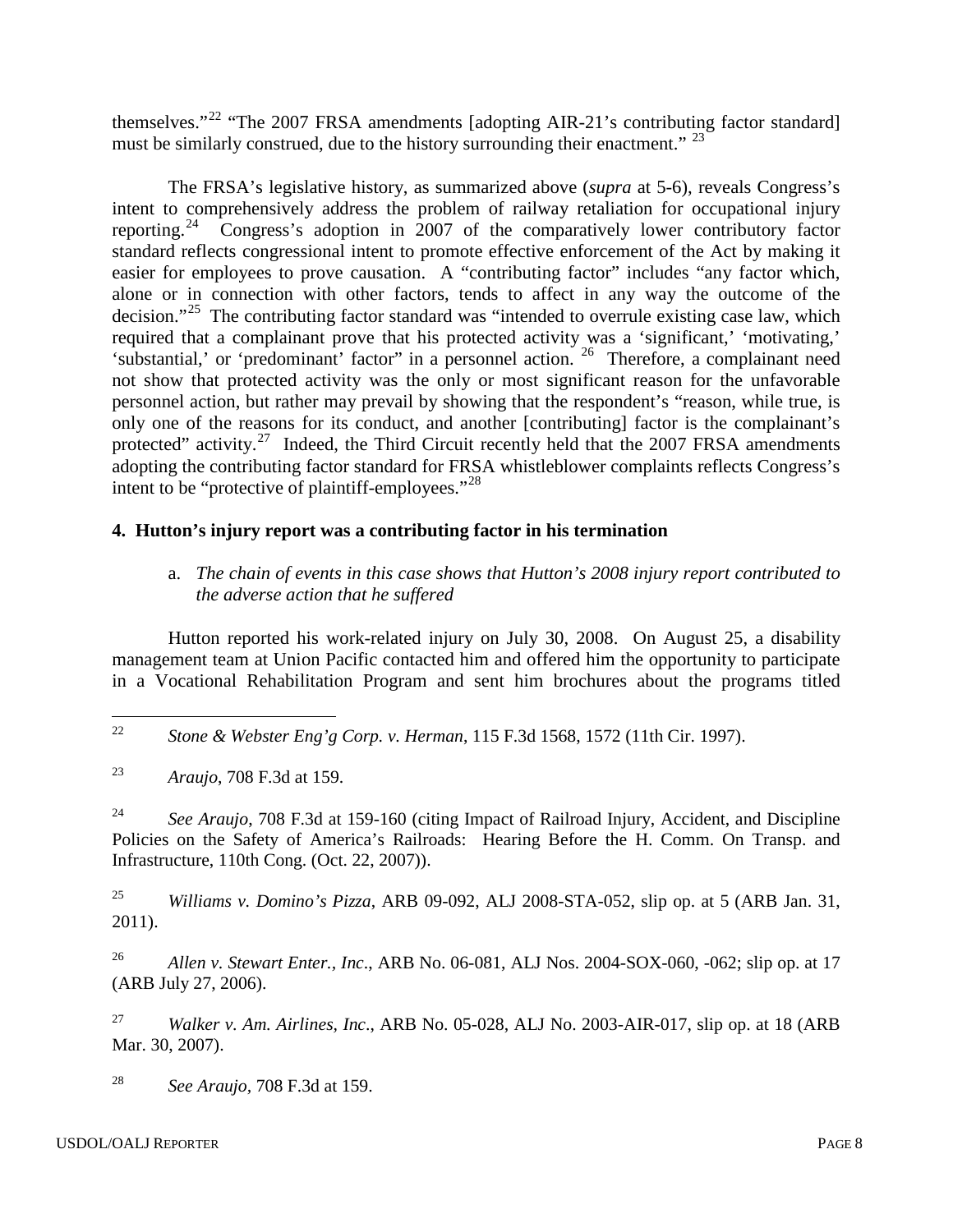Vocational Rehabilitation Services and Return to Work Assistance. JX 3. In these programs, he was urged to aggressively seek alternate employment. In fact, he was able to obtain two parttime jobs while he was off-injured, and he eventually secured an interim position in Virginia. Meanwhile, following a functional capacity evaluation, Union Pacific notified Hutton that his medical restrictions could be accommodated by his returning to work as an engineer, and instructed Hutton to schedule a Return to Work conference within five days.<sup>[29](#page-8-0)</sup>

On November 17, Hutton spoke with Neal, who did not schedule a conference, but instructed Hutton to complete certain exams and training to work as an engineer, and in a followup letter advised him that he was scheduled for the first exam on November 20. When Hutton did not take the exam, Neal contacted him to inquire about his absence. Hutton informed him that he had questions regarding the necessity of the process, including conflicts with the Return to Work program he was already participating in, and could not commit to fulfilling the requirements until his questions were answered. He also told Neal that he had accepted a position with a railroad in Virginia and would be leaving Washington State on December 6. Despite his acknowledgement that Hutton then lacked the seniority to enable him to work as an engineer, Neal rescheduled Hutton's initial examination for November 25 by letter dated November 20, 2008. JX 9-1. Aware that Hutton had obtained interim employment in another state, Neal encouraged Hutton to resign his position with Union Pacific. He further informed Hutton that to maintain his working relationship with Union Pacific, Hutton must comply with the RTW prerequisites. Hutton received this notice on November 24 and responded by e-mail that day, noting that the exam scheduled for the next day was not reasonable and that he would not attend. When Hutton did not attend the examination on November 24, Union Pacific initiated a Notice of Investigation and scheduled a hearing pursuant to the General Code of Operating Rules for December 10. JX 10. Krohn, Hutton's Union representative, responded in writing to the Notice, explaining that Hutton would be out of the state until after January 1, and requested that the hearing be postponed until January 6. JX 11. On December 23, Neal sent a letter rescheduling the hearing until December 30. Krohn responded on December 23, again explaining that Hutton would be gone until the beginning of January, and requested a postponement until January 9. JX 13. The hearing was held on December 30, and Hutton was issued a Notice of Discipline for a Level 3 violation for failure to take the exam on November 25, and thereafter a Letter of Termination for failure to attend the investigative hearing on December 30. JXs 17, 19.

The ALJ erred in determining that this chain of events does not establish that Hutton's report of injury was a contributing factor to his discipline measures and ultimate termination.<sup>[30](#page-9-0)</sup> If Hutton had not reported his injury, he would never have been urged and/or required to comply with the provisions of three separate "return to work" programs – programs specially created and offered by the employer to address work-place injury. Had he not run afoul of the confusing, if

Prior to Hutton's injury, he had been employed as a brakeman and switchman, and did not have the requisite seniority to work as an engineer. 29

<span id="page-8-0"></span><sup>30</sup> *See DeFrancesco,* ARB No. 10-114, slip op. at 6-7; *Smith,* ARB No. 11-003, slip op. at 7-9.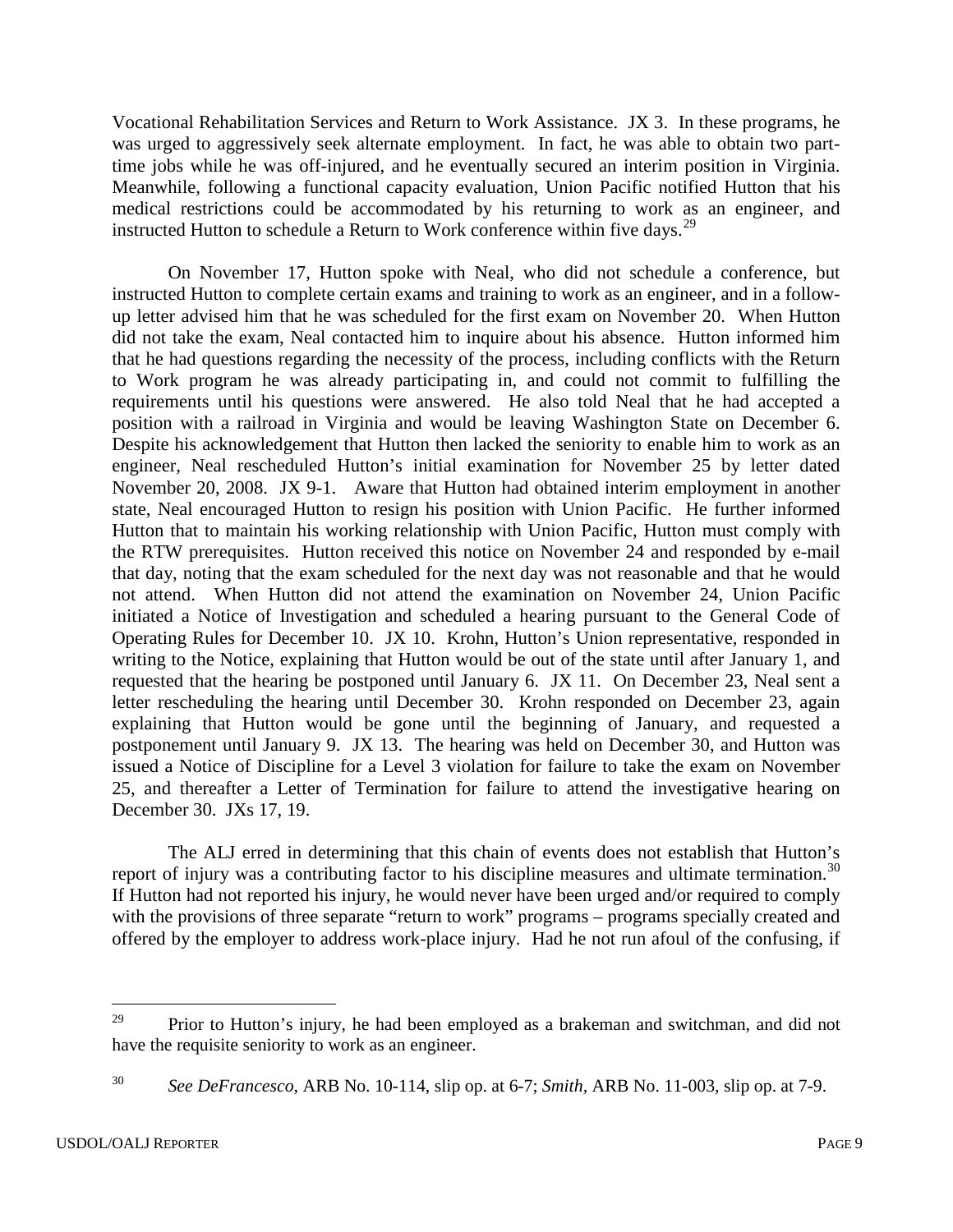not contradictory, dictates of the several programs, Union Pacific would not have disciplined him.

In addition, once an employer adopts an injury policy, the employer should adequately explain and fairly administer that policy. The employer may not mask retaliation against injured employees behind an ostensibly beneficial policy with rules that are, on their face, so vague and confusing. Undisputed evidence indicates that the Respondent had several "return to work" programs with overlapping purposes and procedures. JX 3. Two such programs were both referred to as "Return to Work" – but one was apparently voluntary and the other mandatory. D. & O. at 5.  $31$  Under these circumstances, Hutton chose to pursue the path of one such program (VRP) to the exclusion of the mandatory requirements of another program (Return to Work), which incidentally had the exact same name as still another program (Return to Work) that was explicitly voluntary. *Id.* The ALJ ruled that Hutton unreasonably ignored Neal's mandatory instructions concerning the Return to Work exam and training requirements. Nevertheless, there is no question that Union Pacific placed Hutton in the position of performing conflicting directives in the context of the several different return to work programs the company created.

Hutton was fired for failing to navigate the very programs set up to help injured employees like himself. Return to work programs and policies, ostensibly created to address the needs of ill and injured railroad employees, must be operated reasonably and in good faith to

D. & O. at 5. Hutton testified consistently that his intent was to participate in the voluntary return to work process, although the record is unclear whether Hutton understood the nature of the voluntary and mandatory programs the company offered. D. & O. at 3; *see also* Tr. at 213. Hutton also testified that when he became injured, he did not have the seniority to qualify as an engineer and, based on that undisputed fact, he could not yet qualify as an engineer regardless of whether he passed the Air Brake and other tests in November 2008. D. & O. at 3; *see also* Tr. at 212-213.

<span id="page-9-1"></span><span id="page-9-0"></span>The facts show that Hutton adhered to procedures to begin the VRP process, and complied with Neal's initial instructions. See *supra* at 2-3. At the administrative hearing, the ALJ heard testimony about the different RTW programs offered by the company: 31

Mr. Neal explained the Return to Work program as follows, "The Temporary Productive Work, TPW, is voluntary. What's loosely referred to as Return to Work is a voluntary program set up by, you know, that department. My specific area of responsibility was to ensure we have locomotive engineers to run trains . . . . Tr. 113. He stated that the Human Resources Return to Work Program, for which the Complainant received a pamphlet, is different than the Operating Department's Return to Work Program. While the former is voluntary, the lat[t]er is not. Tr. at 115. Ms. Arnush also testified there is both a Return to Work Program and a separate return to work process. Tr. 38-39. The lat[t]er is a process that helps employees go back to work with restrictions with oversight by the associate medical director. Tr. at 58-61.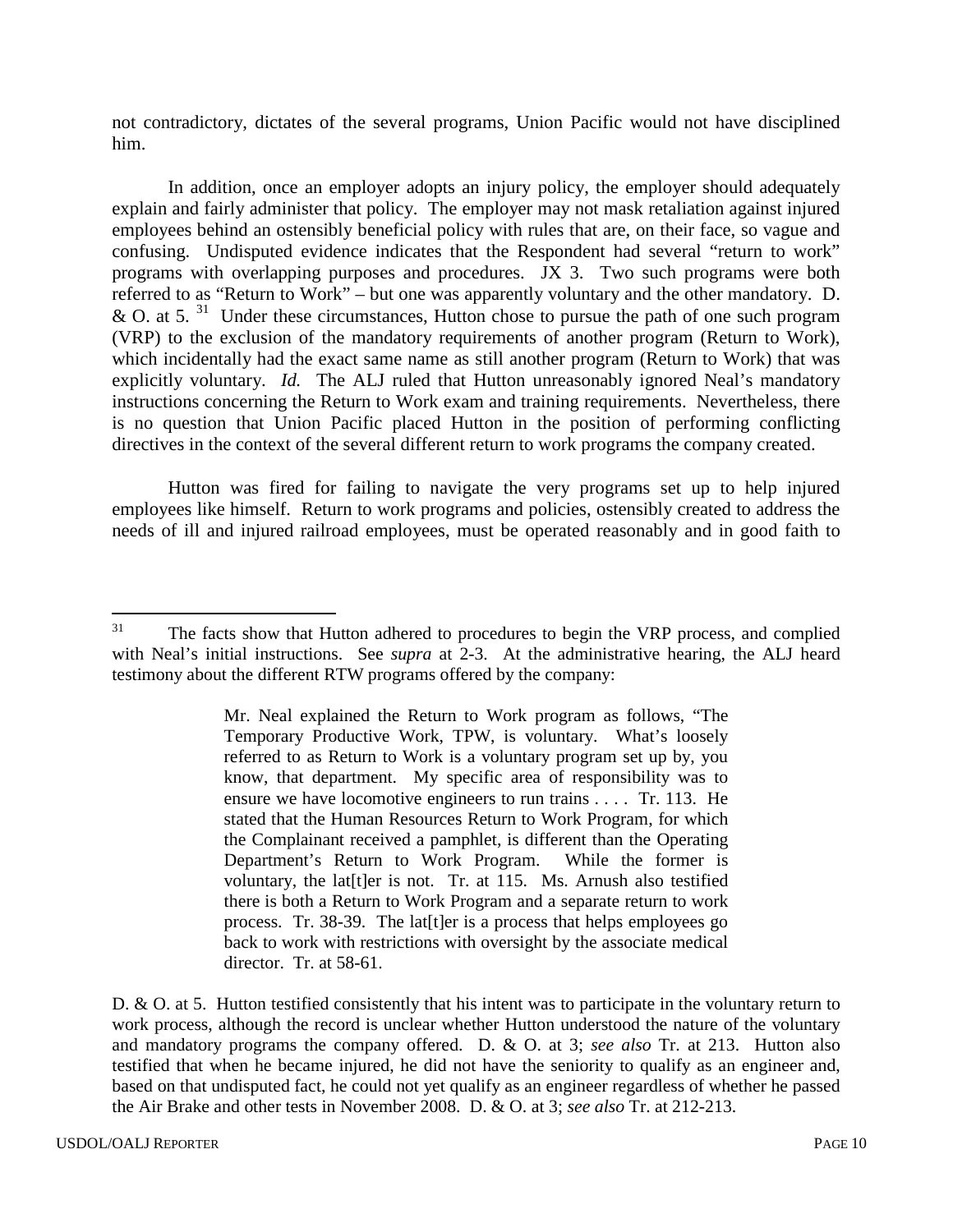avoid harming and thereby discriminating against the very employees they are designed to serve.<sup>32</sup>

The circumstances presented here are analogous to the facts in *DeFrancesco v. Union RR Co.,* in which we considered the application of the FRSA to the discharge of an employee who reported a work-related injury.<sup>[33](#page-10-1)</sup> In *DeFrancesco*, the employee reported his injury, which led to an investigation into his disciplinary history and prior injury reports, and the investigation resulted in the employee's suspension. The ALJ conducted a hearing and concluded that DeFrancesco engaged in protected activity, but his protected activity did not contribute to his suspension. On petition for review, we held that if DeFrancesco had not reported his injury, the company would not have conducted the investigation that resulted in the discipline. We concluded that DeFrancesco's injury report was a contributing factor in his suspension, and we remanded the case to the ALJ to determine whether the respondent could show by clear and convincing evidence that it would have suspended DeFrancesco in the absence of his protected activity.[34](#page-10-2)

# b. *The burden of proof analysis under FRSA*

Despite correctly identifying evidence that supported a contributing factor finding  $35$  – the Respondent's knowledge of the protected activity, temporal proximity, and evidence of the Respondent's arbitrary personnel decisions – the ALJ ultimately ignored this evidence and ruled, in effect, that the Respondent need only articulate a legitimate business reason for its action to prevail. Without adequately considering the totality of the circumstances,<sup>[36](#page-10-4)</sup> the ALJ determined that the Respondent had a legitimate business reason to terminate Hutton, which the ALJ declined to "second-guess." D. & O. at 12. In so doing, he short-circuited the statutory burden of proof by concluding that it was the Respondent's prerogative, "in the usual course of business," to terminate Hutton and leaving it at that. The ALJ appeared to base his dismissal solely on a finding that Hutton committed a dismissible offense (failure to attend investigative hearing), similar to the "legitimate business reason" burden of proof analysis that does *not* apply

<span id="page-10-4"></span><sup>36</sup> *See Bobreski v. J. Givoo Consultants*, ARB No. 09-057, ALJ No. 2008-ERA-003 (ARB June 24, 2011).

<span id="page-10-0"></span><sup>32</sup> *Compare Santiago*, ARB No. 10-147, slip op. at 16 (railroad not required to create occupational health services, but if it does, it must not interfere with independent medical treatment. If railroad inserts itself into medical treatment and interferes with treatment, causation is presumed). 32

<span id="page-10-1"></span><sup>33</sup> *DeFrancesco.,* ARB No. 10-114.

<span id="page-10-2"></span> $^{34}$  *Id.*, slip op. at 8.

<span id="page-10-3"></span><sup>&</sup>lt;sup>35</sup> Circumstantial evidence may include temporal proximity, indications of pretext, inconsistent application of an employer's policies, an employer's shifting explanations for its actions, antagonism or hostility toward a complainant's protected activity, the falsity of an employer's explanation for the adverse action taken, and a change in the employer's attitude toward the complainant after he or she engages in protected activity. *Defrancesco,* ARB No. 10-114, slip op. at 7.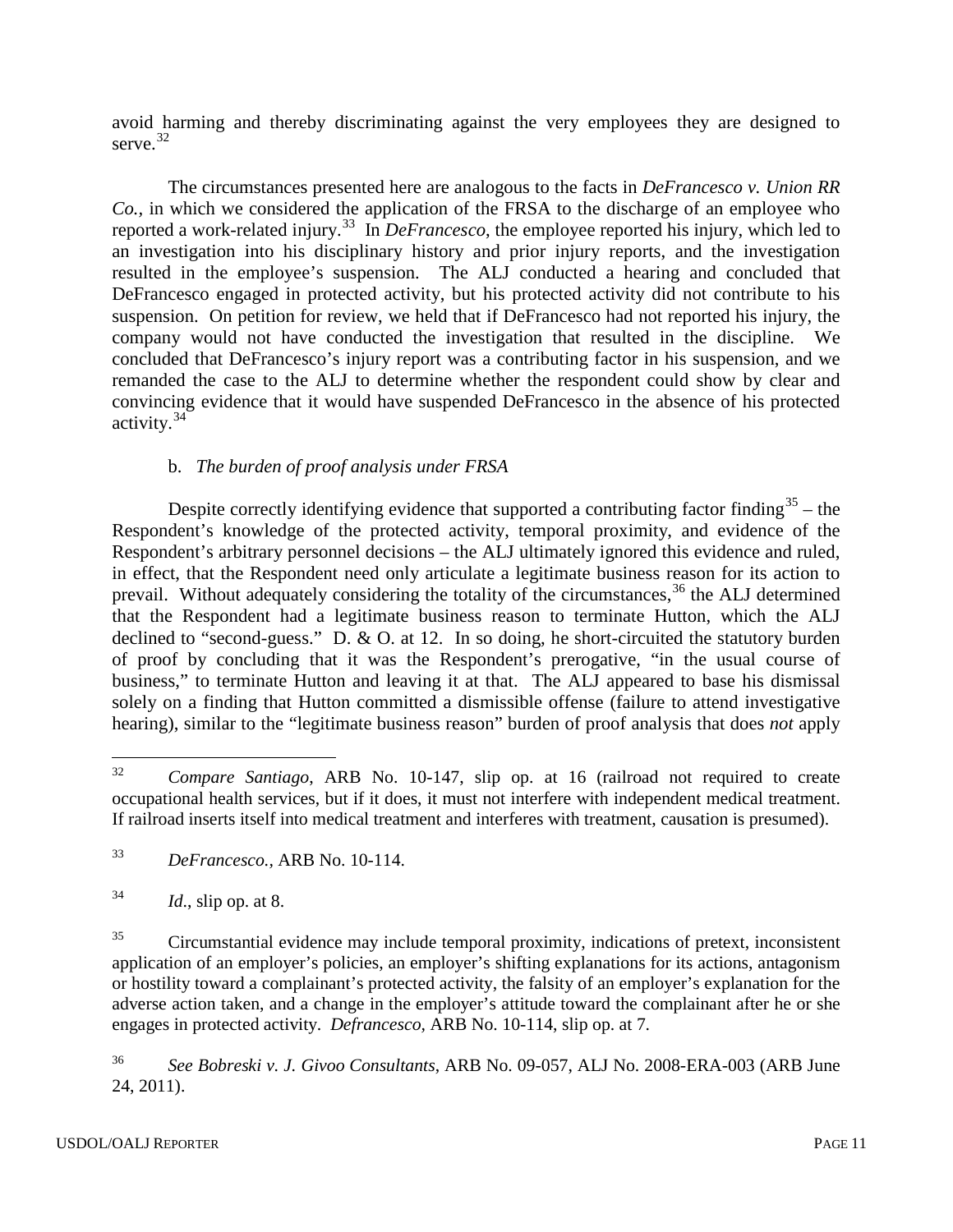to FRSA whistleblower cases.<sup>[37](#page-11-0)</sup> Under the FRSA whistleblower statute, the causation question is not whether a respondent had good reasons for its adverse action, but whether the prohibited discrimination was a contributing factor "which, alone or in connection with other factors, tends to affect in any way" the decision to take an adverse action.<sup>[38](#page-11-1)</sup>

Finally, the ALJ erred in finding that Union Pacific's termination decision comported with the CBA. D. & O. at 14 (ALJ stating that Hutton's termination was made in the "usual" course of business . . . as per the collective bargaining agreement"). The Complainant argues that Union Pacific terminated his employment *in violation* of the union agreement. At a minimum, the company failed to follow its own termination procedure. The Respondent's January 19, 2009 Notification terminating Hutton's employment states that "despite being properly notified in writing of the time and date of this Investigation and Hearing, you failed to attend." The Notification cites a CBA provision in support of the decision to immediately terminate Hutton. But the CBA provision the Respondent cited states as follows: "An employee failing to appear at a hearing, after having been properly notified in writing, *and who makes no effort to secure a postponement*, will automatically terminate his services and seniority rights." *Id.,* citing JX 26 at 2 (emphasis added). Hutton's Union Representative made formal, reasonable, and repeated efforts to secure a postponement. Contrary to the ALJ's finding, the CBA provision does not support the Respondent's decision to terminate Hutton's employment. Based on this record evidence, Hutton's termination constituted an "inconsistent application of an employer's policies," which may be considered circumstantial evidence of retaliation. $39$  In any case, on remand the ALJ should address this discrepancy in the factual record.

It is not disputed that the chain of events leading to Hutton's termination would not have commenced without Hutton's filing of a report of injury. Additionally, the ALJ cited evidence of the Respondent's knowledge of protected activity, temporal proximity, and the arbitrary nature of the Respondent's personnel decision. Coupled with the record evidence of confusing and contradictory application of the company's back-to-work policies and apparent failure to conform to its own disciplinary policy, we conclude that Hutton's report of injury in 2008 was a contributing factor to his termination.

## **5. The Respondent's affirmative defense**

Because the ALJ concluded that Hutton failed to prove that his protected activity contributed to his termination, the ALJ did not consider whether Union Pacific proved by clear and convincing evidence that it would have terminated Hutton absent his protected activity. Union Pacific argues on appeal, however, that even if Hutton could establish that his protected activity of reporting the injury contributed to the adverse action, Union Pacific would have terminated him in the absence of such activity.

<span id="page-11-0"></span><sup>37</sup> *See Zinn v. American Commercial Lines Inc*., ARB No. 10-029, ALJ No. 2009-SOX-025, slip op. at 11 (ARB Mar. 28, 2012). 37

<span id="page-11-1"></span><sup>38</sup> *DeFrancesco,* ARB No. 10-114, slip op. at 6.

<span id="page-11-2"></span><sup>39</sup> *Id*. at 7.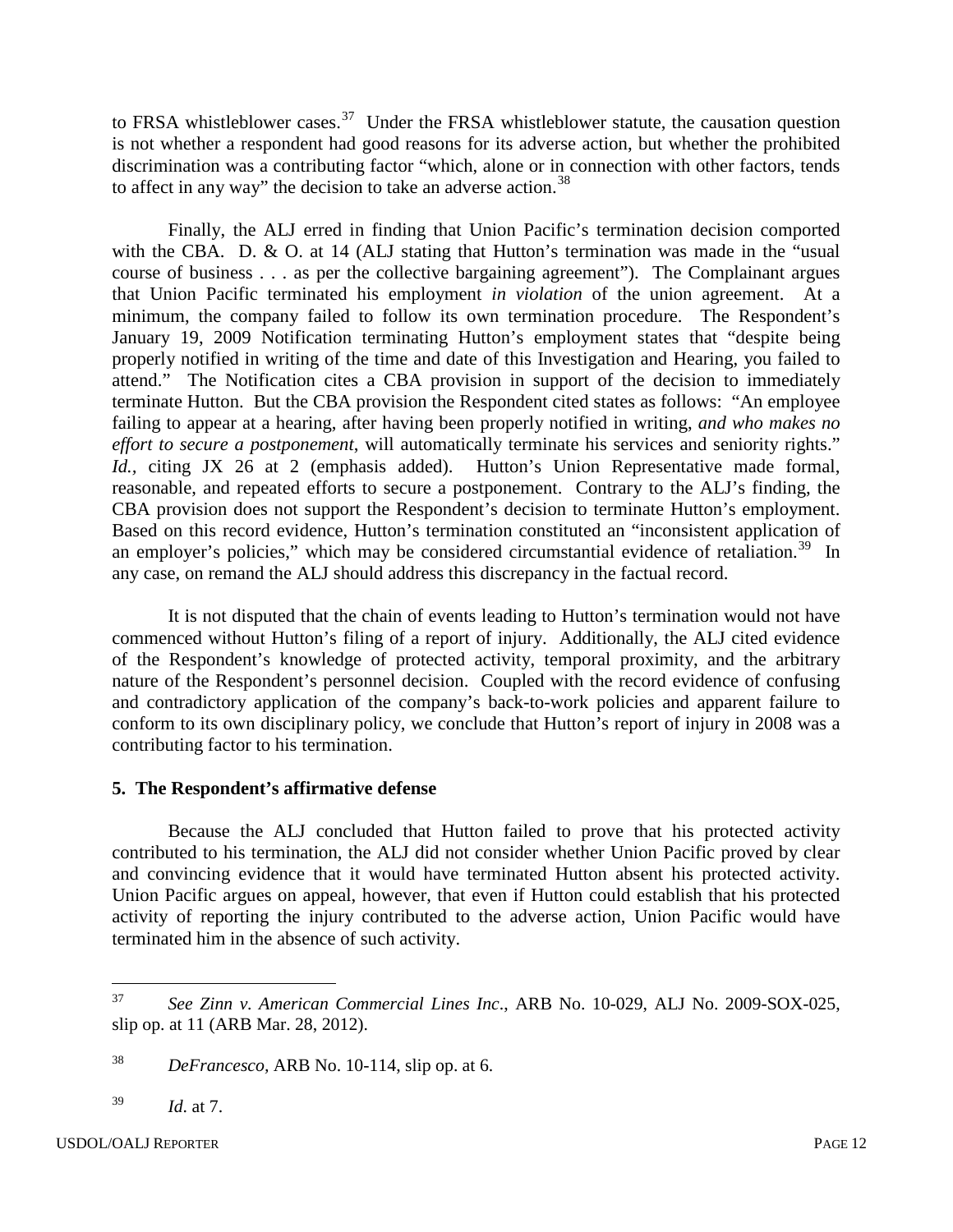A respondent's burden to prove the affirmative defense under FRSA is purposely a high one. As noted above, FRSA whistleblower cases are governed by the legal burdens set out in AIR 21, 49 U.S.C.A. § 42121(b). The AIR-21 burdens of proof were modeled after the burdens of proof provisions of the 1992 amendments to the Energy Reorganization Act, 42 U.S.C.A. § 5851.<sup>40</sup> Congress intentionally drafted the burdens of proof contained in the 1992 ERA amendments – the same as those now contained in FRSA – to provide complainants a lower hurdle to clear than the bar set by other employment statutes: "Congress desired to make it easier for whistleblowers to prevail in their discrimination suits . . . .<sup>.41</sup> In addition to *lowering* a complainant's burden, Congress also *raised* the respondent's burden of proof – once an employee demonstrates that protected activity was a contributing factor, the burden is on the employer to prove by clear and convincing evidence that it would have taken the same action absent the employee's protected activity.<sup>42</sup>

On remand, the ALJ must consider the evidence of record and determine whether it is sufficient to meet Union Pacific's burden of proof that it would have disciplined Hutton even if he had not reported his injury.

#### **CONCLUSION**

Accordingly, we **REVERSE** the Decision and Order, and **REMAND** this case for further proceedings consistent with this opinion.

#### **SO ORDERED**

### **JOANNE ROYCE Administrative Appeals Judge**

### **LISA WILSON EDWARDS Administrative Appeals Judge**

#### **Judge Corchado, concurring:**

I agree to remand the ALJ's decision but only because I view the ALJ's findings incomplete regarding his rejection of a causal link between protected activity and adverse

<span id="page-12-1"></span><sup>41</sup> *Araujo,* 708 F.3d at 159; *[Trimmer v. U.S. Dep't of Labor,](http://www.westlaw.com/Find/Default.wl?rs=dfa1.0&vr=2.0&DB=506&FindType=Y&ReferencePositionType=S&SerialNum=1999096951&ReferencePosition=1101)* 174 F.3d 1098, 1101 (10th Cir. 1999).

<span id="page-12-2"></span><sup>42</sup> *Stone & Webster Eng'g Corp.,* 115 F.3d at 1572.

<span id="page-12-0"></span><sup>40</sup> *Peck v. Safe Air Int'l, Inc*., ARB No. 02-028, ALJ No. 2001-AIR-003, slip op. at 9 (ARB Jan. 30, 2004).  $40\,$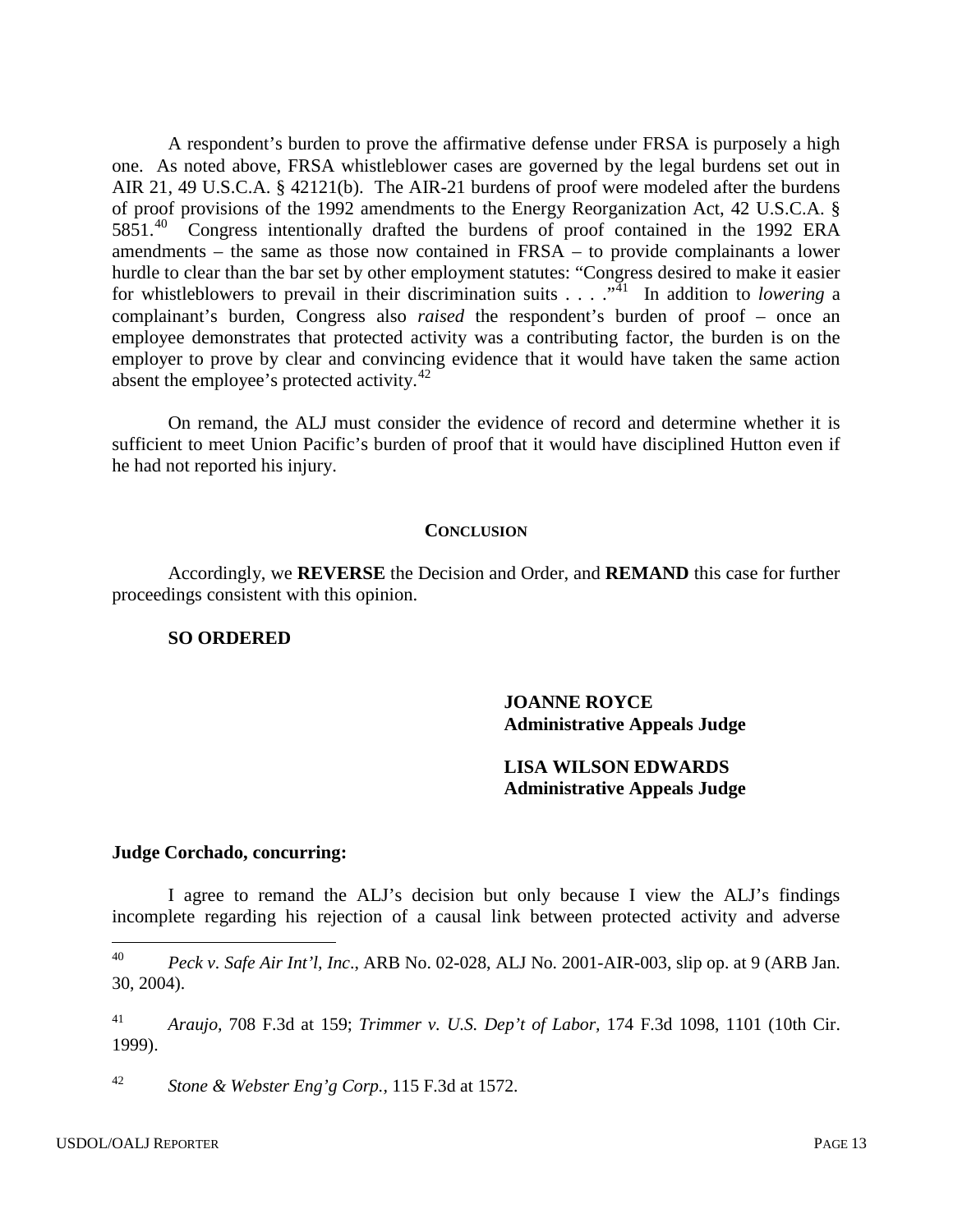employment action. Contrary to the majority, the record does not persuade me to make a causation finding without first seeking clarification from the ALJ.

The ALJ correctly notes that he must analyze the "chain of events" to determine whether Hutton proved that his "reporting of his injury" contributed to the termination of his employment.<sup>43</sup> D. & O. at 12. Logically, to determine whether Hutton's protected role was a factor in his termination, the ALJ analyzed the legitimacy of the Respondent's reasons for terminating Hutton's employment after he failed to take the steps necessary to transfer to an engineer position and failed to appear for an investigation hearing. This analysis comprised a majority of the ALJ's causation analysis. *Id.* at 11-14. The ALJ sufficiently explains why he concluded that Hutton's choices contributed to the termination of his employment. *Id*. at 13. But concluding that Hutton's choices were a contributing factor does not necessarily mean that protected activity was not.<sup>[44](#page-13-1)</sup>

For many of the reasons cited in the majority opinion and argued by Hutton, it is not clear to me whether the ALJ analyzed the "totality of circumstances" to determine whether protected activity was a factor in the termination of his employment.<sup>45</sup> For example, it is unclear whether the ALJ considered the seemingly aggressive manner in which the Respondent attempted to "accommodate" Hutton by pushing him toward a job he could not fill due to several return-towork requirements.<sup>46</sup> To be qualified for the engineer position, it is undisputed that Hutton had to satisfy several conditional requirements that included two tests, not to mention needing sufficient seniority. If he did not transfer to an engineer position in 60 days and remained out of work, he would have to redo two of the tests. D. & O. at 5. The record suggests Hutton learned of a required air brake test only one day before the test date. *Id.* at 6. I agree with Hutton that

I understand the ALJ's statement differently from the majority and, therefore, do not find error in the ALJ's statement. The majority seems to understand the ALJ to say that a "chain of events" cannot prove circumstantially that a FRSA violation occurred. But I understand the ALJ as saying that it is the "reporting of [complainant's] injury" and not the injury itself that constitutes protected activity under FRSA. 43

<sup>44</sup> *Franchini v. Argonne National Lab.,* ARB No. 11-006, ALJ No. 2009-ERA-014, slip op. at 12 (ARB Sept. 26, 2012)(a true reason does not necessarily rule out other reasons).

<sup>45</sup> *See, e.g., Bobreski v. J. Givoo Consultants*, ARB No. 09-057, ALJ No. 2008-ERA-003 (ARB June 24, 2011).

<span id="page-13-1"></span><span id="page-13-0"></span><sup>&</sup>lt;sup>46</sup> It is not the Board's role to mandate that employers follow their employment procedures unrelated to whistleblower violations. But, in analyzing the causation element, the Board may review inferences drawn by the ALJ from the manner in which an employer implemented its policies. Even so, I disagree with the majority that the Respondent's aggressive efforts to place Hutton into an engineering job resembles the respondent's aggressive health care practices in *Santiago v. Metro-North Commuter R.R. Co., Inc.*, ARB No. 10-147, ALJ No. 2009-FRS-011, slip op. at 16 (ARB July 25, 2012). See, Majority opinion, p. 11, n.32. In *Santiago*, the respondent controlled an occupational health care facility that interfered with employee's medical treatment for a work injury and thereby violated FRSA. *Santiago*, ARB No. 10-147, slip op. at 16 (ARB July 25, 2012).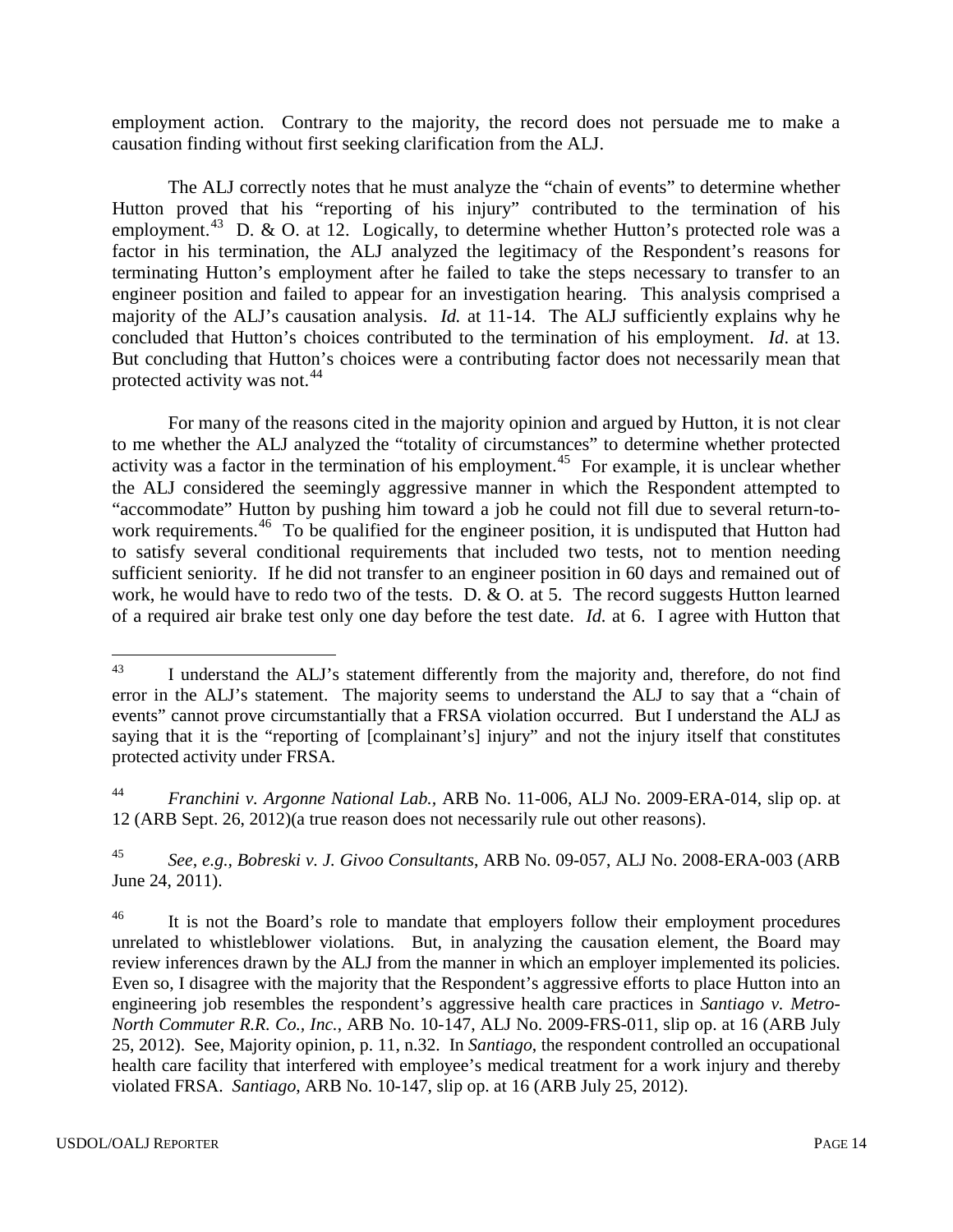the ALJ should have expressly considered whether the seemingly unrelenting "sequence of the scheduling of the investigation" was circumstantial evidence that *perhaps* something other than employment "accommodation" was afoot.<sup>[47](#page-14-2)</sup>

In the ALJ's final analysis, it seems to me that he may have intended to explain that there was a *complete* break in "chain of events" such that Hutton's "reporting of his injury" dropped out of the causation line leading to his employment termination.<sup>48</sup> By a complete break, I mean that the ALJ must be convinced that, after some point in the chain of events, the Respondent focused only on accommodating Hutton's return to work and was *not at all* influenced by Hutton's reporting of his injury. To the extent that the majority opinion suggests that the reporting of an injury automatically and inextricably latches onto every personnel decision that "would never have happened" but for the reporting of the injury, I respectfully disagree. Respectfully, I also disagree with the majority that this case resembles other Board cases cited by the majority where the reporting of an injury was "inextricably intertwined" with the termination of employment. In *DeFrancesco v. Union R.R. Co.,* ARB No. 10-114, ALJ No. 2009-FRS-009, slip op. at 3 (ARB Feb. 29, 2012), a case cited by the majority, the employee's suspension was directly intertwined with his protected activity because the employer investigated the reason for the reported injury and blamed the employee for the injury. In *Smith v. Duke Energy Carolinas, LLC,* ARB No. 11-003, ALJ No. 2009-ERA-007, slip op. at 4 (ARB June 20, 2012), the employee reported a rule violation and was fired for reporting the violation late. Similarly, in *Henderson v. Wheeling & Lake Erie Railway*, ARB No. 11-013, ALJ No. 2010-FRS-012, slip op. at 4 (ARB Oct. 26, 2012), the employee was also fired for an allegedly late reporting of an injury as well as for causing the injury. In *DeFrancesco*, *Smith,* and *Henderson*, the protected activity and adverse action were inextricably intertwined because the basis for the adverse action could not be explained without discussing the protected activity. In this case, if the Respondent fired Hutton solely because he failed to comply with necessary steps to accommodate his return to work, it is not necessary to discuss that he reported his injury. Therefore, the reporting of the injury and the adverse action are not inextricably intertwined.<sup>[49](#page-15-0)</sup>

<span id="page-14-1"></span><span id="page-14-0"></span>Lastly, I appreciate but disagree with the majority's characterization of the burden of proof on remand, essentially repeating the standard stated in *DeFrancesco*. [50](#page-15-1) The majority requires the Respondent to prove that it would have disciplined Hutton "even if he had not reported his injury." The *DeFrancesco* standard may be an impossible standard in cases like this

See Complainant's Brief in Support of his Petition for Review, p. 9. 47

<sup>&</sup>lt;sup>48</sup> Normally, I would hesitate to speculate about the ALJ's intent if an issue was sent back on remand. But I find it permissible to speculate in this case because the majority has resolved the contributory factor question.

<span id="page-14-2"></span><sup>&</sup>lt;sup>49</sup> I do not mean to suggest that a causal link exists between protected activity and adverse action *only if* they are *inextricably* intertwined. But when protected activity and adverse action are inextricably intertwined, the causal link is self-evident where "contributory factor" is the burden of proof.

<span id="page-14-3"></span><sup>50</sup> *DeFrancesco*, ARB No. 10-114, slip op. at 8.